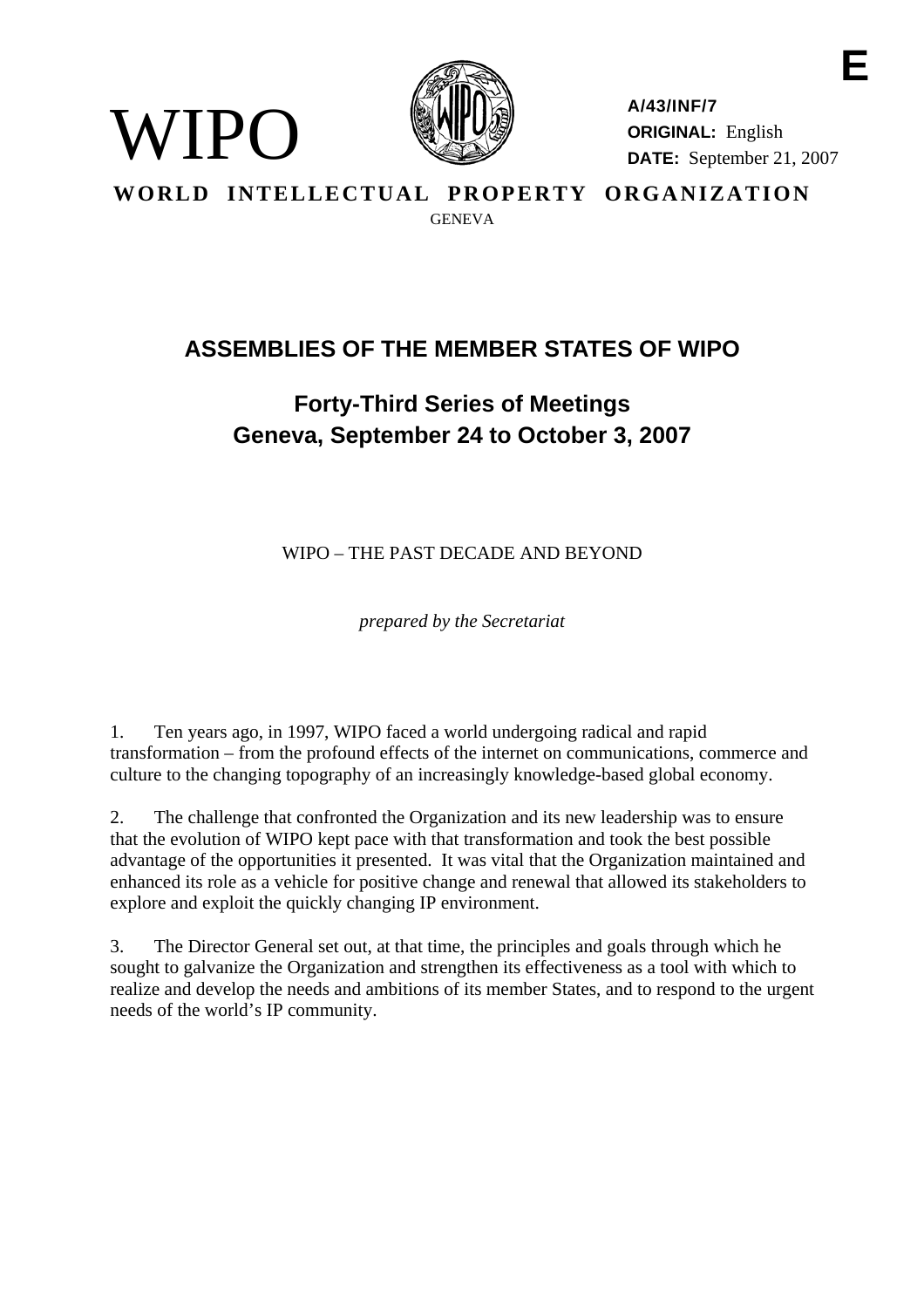4. This overview examines those goals and their realization over the intervening decade.

### Key among them were:

- − Optimal accountability and transparency allowing member States to obtain a clear grasp of the handling of the Organization's finances, as well as the greatest possible insight and input into the planning and implementation of its policies and activities.
- Greater interaction and dialogue engaging the full constituency of WIPO stakeholders in discussions of core issues of fundamental importance, ranging from accelerating technological change to the development of the framework of the international IP system and emerging issues of global concern.
- − A more structured and focused approach to developing national IP infrastructure tailoring the Organization's response in order to meet specific national needs, focusing on crucial core goals, such as human resource development and the building of sturdy, durable institutions, in order to provide a solid foundation for the on-going process of change.
- Intensified and determined action to bridge the gap between developed and developing countries – ensuring that all countries are equipped to use the IP system to forge national creativity and innovation into assets that contribute to sustained economic growth and to a greater presence in the expanding global marketplace.
- Enhanced efforts to protect IP assets strengthening the push to address counterfeiting and piracy that threaten the economic well-being of nations.
- − Greater synergy with partners outside the Organization optimizing WIPO's response to the needs of the United Nations and its institutions and other intergovernmental organizations, as well as the community of non-governmental organizations and civil society.
- − A more representative and better trained Secretariat seeking a closer match between the geographic profile of the staff body and that of the Organization it serves, as well as ensuring that staff members receive and develop the skills required to allow meaningful delegation of responsibility.

5. The last 10 years at WIPO have been absorbed with the challenging and rewarding task of attaining these goals. With such a diverse community of IP stakeholders, whose priorities and aspirations are sometimes disparate and not always aligned, this required seeking a middle ground, providing the smoothest possible path towards common goals and collective successes.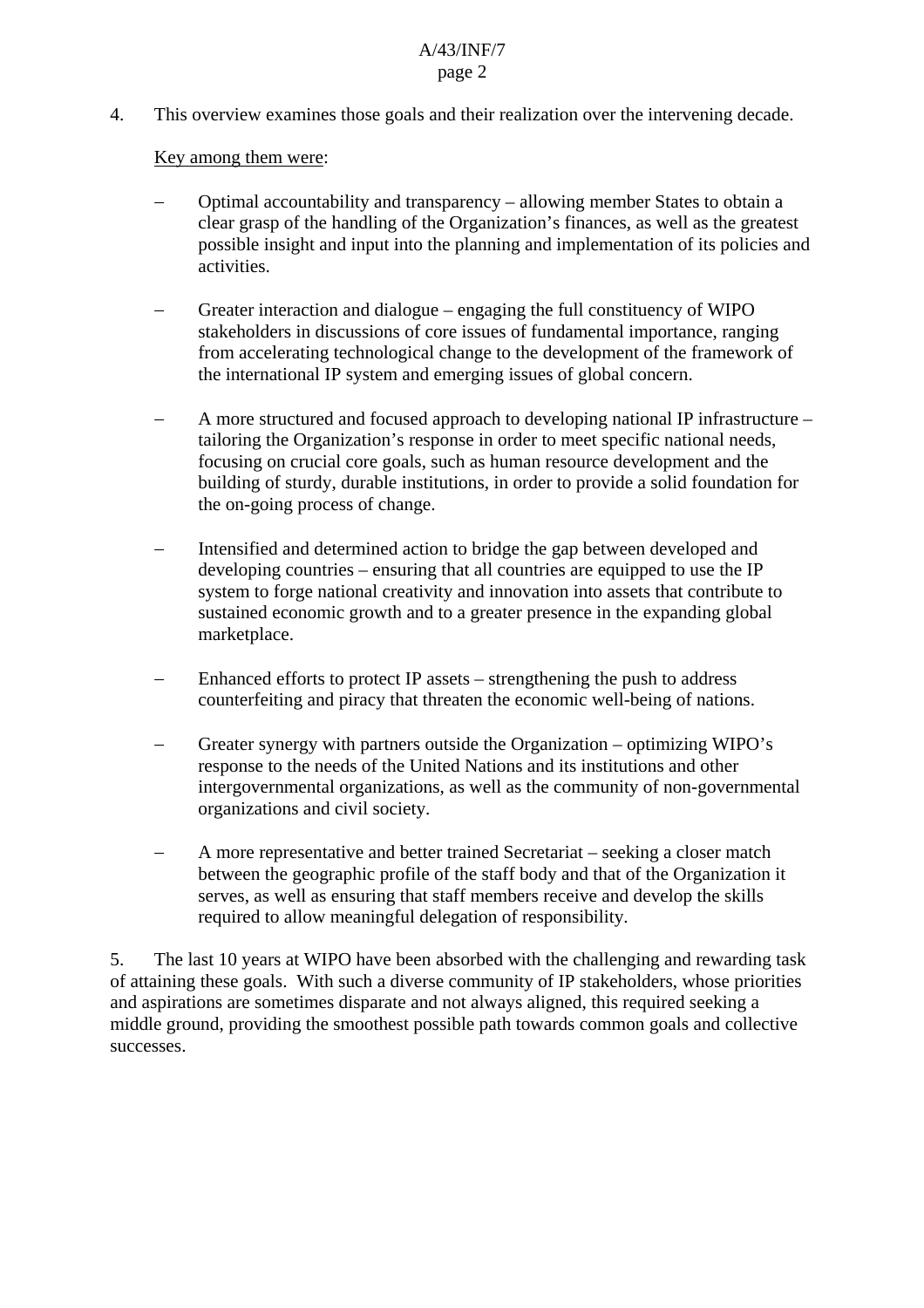6. In enhancing accountability and transparency, the first step was to establish clarity in WIPO's operations, and a new, strategic, results-based program and budget – introduced in 2000/2001 – was central to that process. Targeting and control of WIPO's budgetary and financial operations were, thereafter, consistently and steadily enhanced and fine-tuned, through a process of internal examination and external consultation as well as a review of best practices in the field. The new architecture that resulted includes such features as annual performance reports tied to specific indicators and strengthened internal, management functions, including a Controller; an Internal Audit and Oversight Division, operating in a landscape shaped by a new Internal Audit Charter; as well as a Contracts Review Committee and a Procurement and Contracts Division. External input and guidance were also constantly sought, through an increasingly formalized consultation process with member States regarding the crafting of the program and budget and, most recently, with the setting up of the new external WIPO Audit Committee.

7. In a similar vein, great efforts were made to streamline the governance of the Organization. A process of constitutional reform was implemented and the overall structure strengthened by the setting up, in 1998, of four standing committees to channel member States' input. The creation of other bodies, helping to shape policy in key areas, followed; these included the Intergovernmental Committee on Intellectual Property and Genetic Resources, Traditional Knowledge and Folklore (IGC), the Advisory Committee on Enforcement and, most recently, the Provisional Committee on Proposals Related to a WIPO Development Agenda.

8. These initiatives have resulted in significant advances. There has been a major breakthrough in the discussions on a development agenda for WIPO. A landmark agreement on 45 proposals marked the culmination of a debate, which has lasted almost three years, during which member States deliberated on various developmental aspects of intellectual property. This debate, itself, has been a most significant development for the global IP community. It provided an opportunity to reflect on the current IP environment and to look at innovative ways and means of ensuring that the system operates in a fair and equitable manner, so that its benefits are available to all users. The active involvement of member States, intergovernmental organizations and non-governmental organizations in this debate and the deep insights provided by them were commendable.

9. Notable forward movement was also made in the area of traditional knowledge and traditional cultural expressions. There is increasing acceptance that the IP system should foster innovation and creativity in a traditional context, as well as recognition that there are distinct characteristics of traditional knowledge systems that suggest that adapted or new forms of protection may be needed. Further, the practical and legal recognition of traditional knowledge in the patent system is being enhanced, which would contribute to reducing the likelihood of inappropriate grant of patents.

10. These, and many other new initiatives taken in the first 10 years, were geared to ensuring the preparation and successful implementation of activities of optimal relevance for member States, which dove-tailed as tightly as possible with their existing needs and concerns as well as with their hopes for the future. A future that – given the growing importance of intellectual property in defining policy at the national and international levels – could only be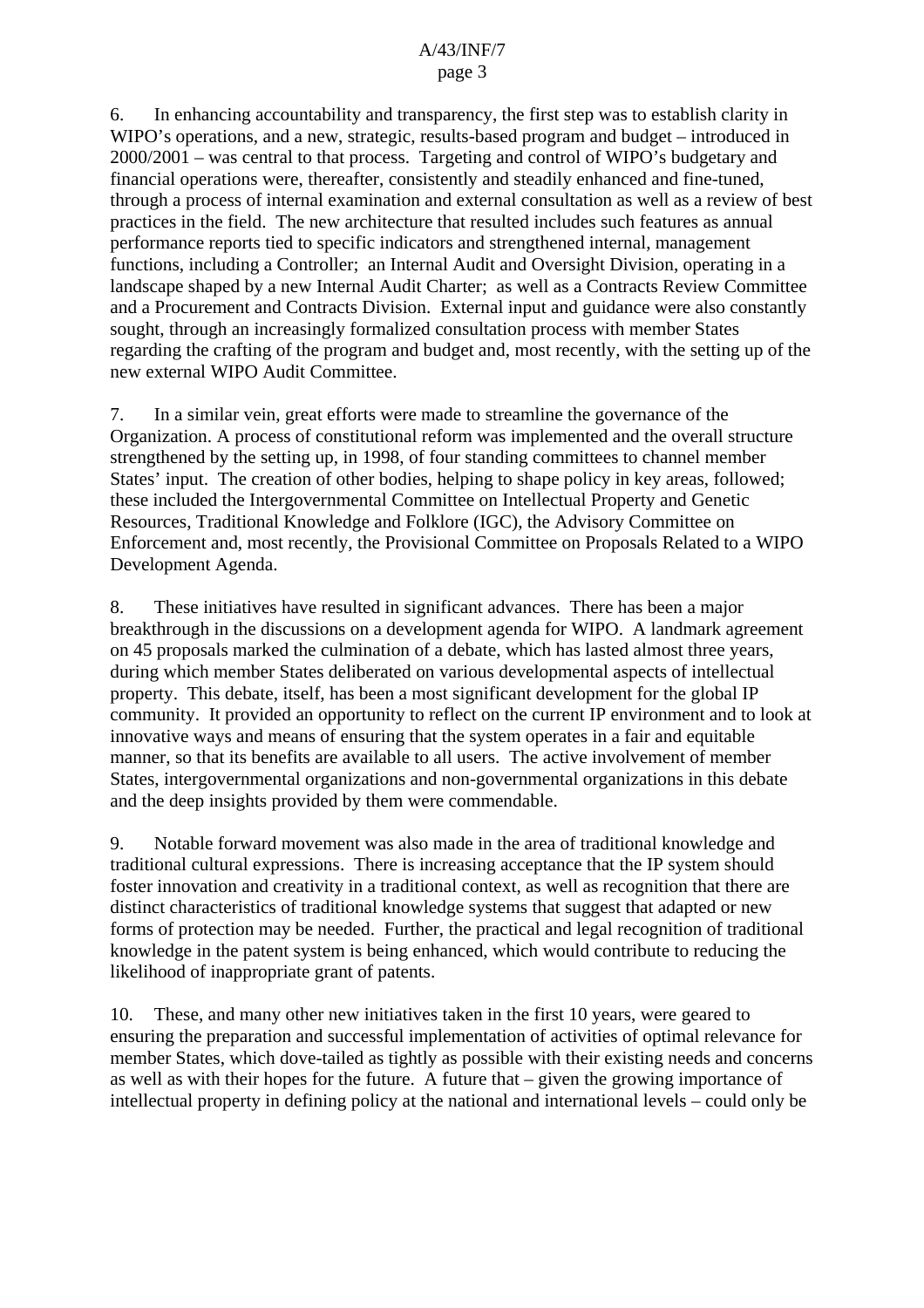constructed through enhanced solidarity among all stakeholders, as was noted by the Director General during his acceptance speech at the start of his leadership, when he stressed that the "WIPO program of cooperation for development, and the pursuit of a greater impact of that program, [was] essential to the interests of all member States, whether developed or developing."

11. To engender and reinforce that solidarity within the Organization, an understanding was sought of the requirements of individual member States, in order to provide each of them with a customized response to their concerns. This required a significant increase in the Organization's capacity to respond to the specific and varied requests for assistance coming from its rapidly expanding membership.

12. A key goal was to increase awareness of, and access to, the benefits offered by the intellectual property system. To this end, there has been increasing emphasis on the strategic use of intellectual property to enable countries and individuals to convert their creative resources into economic assets, thereby generating wealth and achieving prosperity. In this regard, several new areas of importance have been mapped out for developing countries and countries with transition economies. These include economic and public policy issues relating to intellectual property regimes; creative industries; small and medium-sized enterprises (SMEs); and the fostering of development through innovation. An Office of Strategic Use of Intellectual Property for Development has been created to work on these areas in a systematic manner.

13. Policy-makers have a vital role to play in guiding the evolution and growth of the IP system in member States. Therefore, there has been a greater focus on supporting and advising policy-makers on issues of policy concern. The emphasis is on assisting them to make use of the flexibilities available under the international IP system, supporting the development of national IP strategies, enhancing interregional dialogues on issues of particular relevance to developing countries and countries with economies in transition and initiating a wide range of empirical research projects on intellectual property and economic development. The aim is to ensure that policy-makers are well equipped to strike the correct balance between the interests of the right holder and those of the public, when taking crucial decisions on the IP system.

14. Tools have also been developed to enhance the understanding of the IP system by innovators, research institutions, SMEs and the creative industries. Targeted training programs have been developed and implemented, in areas such as negotiating technology licenses, drafting patent applications and marketing protected technology. The SME website has continued to grow and new tools have been developed for the creative industries to enable them to make effective use of the IP system.

15. A number of other issues also received focused attention by specialized units. These include traditional knowledge and traditional cultural expressions; life sciences; copyright collective management; and enforcement. The Organization's internal structure has been progressively revamped to address these specific issues which are of immediate need or of potential wide-ranging impact for member States.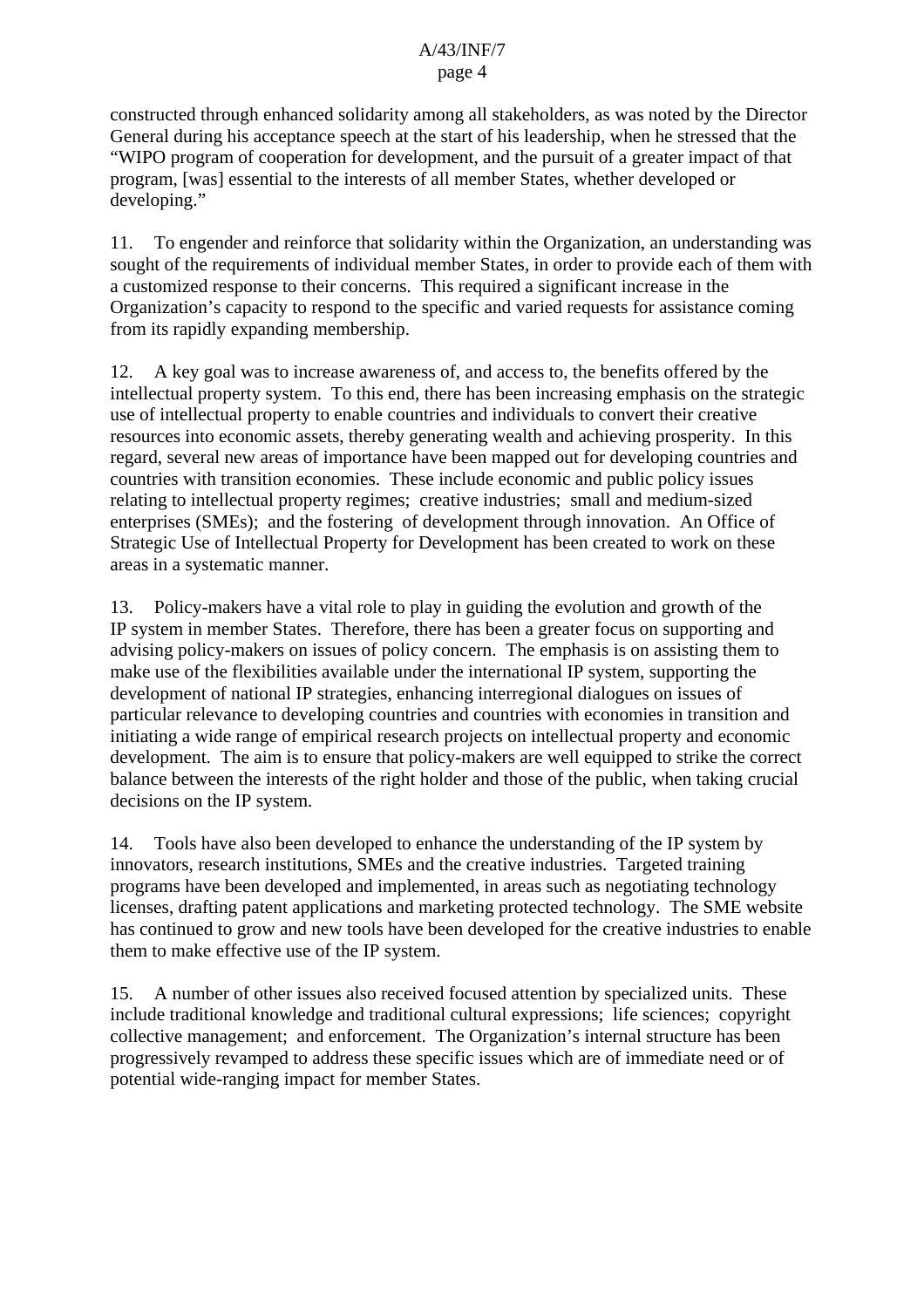16. The above efforts have been made against the backdrop of the work being carried out for developing countries by the regional bureaus to strengthen national intellectual property infrastructure through technical assistance and capacity building. Nationally focused action plans (NFAPs) were introduced to structure this process for each concerned member State. In recent years, two critical areas of national IP infrastructures have received particular attention. Firstly, there has been increased assistance in modernizing the management systems of IP offices, including forecasting of demand for services, optimal allocation of resources, and staffing matters. Secondly, there has been a sustained program of establishing automated systems in IP offices, greatly assisting them in delivering enhanced, higher-quality IP services.

17. These efforts in the area of capacity building, were reinforced by the work of the WIPO Worldwide Academy (WWA). Set up in 1998, the Academy, in addition to offering traditional, face-to-face training, also targeted distance learning as the most resource-efficient means of transmitting IP knowledge. Its free introductory course, launched in 1999, in English, with 150 virtual students is now given in 7 languages and some 6,700 students have signed up for the latest course. New, specialized, fee-paying courses are also being added to the Academy's on-line curriculum. The other, more traditional programs range from postgraduate specialization courses to the recent, very successful executive business program.

18. In seeking to realize the goal of greater interaction among stakeholders, a stronger interface with civil society was sought by the Organization. This was grounded in the belief that infusing awareness of the benefits of intellectual property, and its potential for enriching our lives, is an effective means of allaying concerns and dispelling misconceptions about the IP system as a whole. Deeper understanding of the relationship between intellectual property and our increasingly knowledge-based society as well as of the IP challenges arising from the dizzying and accelerating cycle of innovation is essential for the healthy and effective development of the IP system and for a more secure, mature and nurturing environment for the innovators and creators of the future.

19. The designation of April 26 as World Intellectual Property Day was symbolic of this quest for new and effective forms of public outreach. In seeking to further its message to a wider public, the Organization has taken many initiatives, from a stream of targeted and telling publications, through a multilingual, prize-winning website, all of which seek to make the WIPO presence felt through increasingly accessible, easily digestible information about the intellectual property system and the Organization's role in crafting and caring for it.

20. Another vital goal was that of enhancing the key activities carried out under the WIPO global protection treaties, which continue to be the Organization's major income earners – generating almost 268 million Swiss francs in 2006. Over the last ten years, these operations have benefited from major efficiency gains through the application of information technology. The first fully electronic online filing of a PCT application, for example, took place in 2002, and, by last year, 57% of applications were filed in this way, either wholly or in part. Similarly, users of the Madrid system recently welcomed the addition of on-line renewal to the already existing on-line registration service.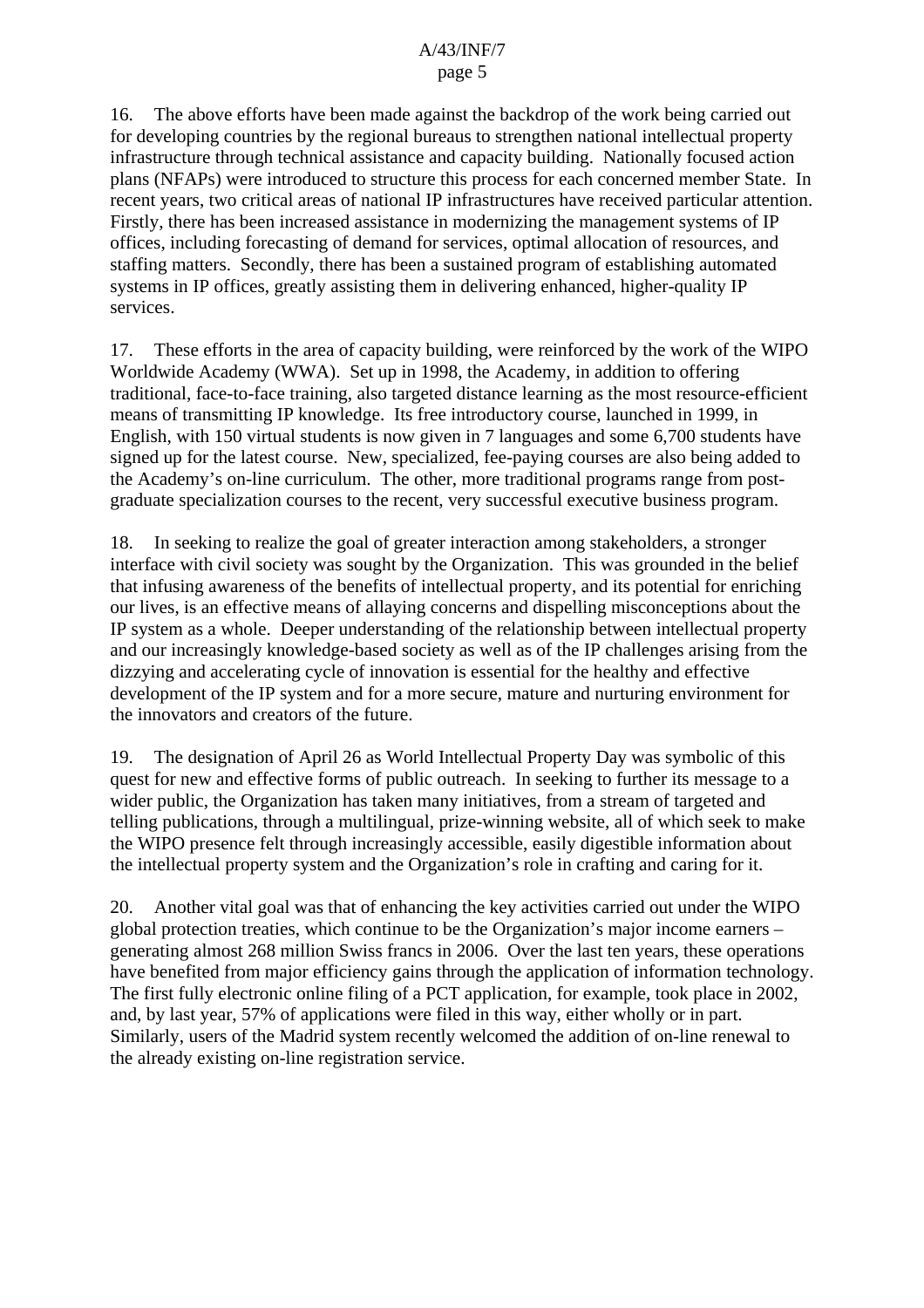21. Internally, the offices of the global protection services are now all fully electronic, making these systems efficient, cost-effective and very good value. The efficiency gains have translated into fee reductions – an additional attraction for users. PCT international filing fees paid to WIPO have decreased by around a third since 1998 for a typical application, while applicants from least developed countries have seen their international fees reduced by 75% under the PCT, and the basic registration fees under the Madrid system reduced by 90%.

22. These efforts to make filing and registration more efficient, easier, cheaper, safer and more flexible, allied to the imperatives arising from our increasingly knowledge-based economy, have generated a sustained increase in the use of WIPO global protection services. In the last 10 years, filings of international applications under the PCT have climbed from some 55,000 in 1997 to over 145,000 in 2006. The annual number of applications filed, doubled from 1998 to 2004; and it is foreseen that it will double again in six or seven years. In addition, recent statistics show that, while filings from developing countries in general are keeping pace with overall PCT growth, certain countries have shown a sharp increase in applications, in one case, of up to 56%, reflecting a growing change in the "geography of innovation".

23. Considerable ground has been covered towards achieving the specific goal of increasing membership and use of the Madrid system. Growth in registrations quickened on the accession of the United States of America and of the European Community to the Madrid Protocol. Annual registrations have almost doubled since 1997, from around 19,000 to over 37,000 last year.

24. Other services have been offered by WIPO to stakeholders in the IP system. The Uniform Domain Name Dispute Resolution Policy (the UDRP) for resolving domain names disputes, initiated by WIPO and applied by its WIPO Arbitration and Mediation Center, for example, is part of a new, more supple approach to regulating a rapidly changing world, providing a practical, acceptable solution to an urgent problem threatening wide-ranging and potentially disruptive consequences for trademark owners. Some 1,823 UDRP disputes were filed with WIPO in 2006, an increase of 25% over 2005, and bringing to 10,177 the total number filed since the service started in December 1999. An impressive 97% of those have been resolved. The WIPO dispute resolution procedure serves a wide range of users, and has involved parties from 137 countries. Other services to the WIPO constituency include the Collection of Laws for Electronic Access (CLEA), a unique, on-line, searchable collection of IP legislation, as well as fully searchable databases of applications and registrations under the Hague, Madrid and PCT systems.

25. Norm-setting, at the heart of the Organization's mandate, attained some notable successes, reflecting the heightened importance and presence of intellectual property considerations on the world stage. These included a new act of the Hague Agreement in 1999, offering an even more flexible, cost-effective and user-friendly means of protecting industrial designs; the adoption, in 2000, of the Patent Law Treaty, which simplified and streamlined procedures for obtaining and maintaining patent protection and rendered them more cost-effective; the entry into force in 2002 of the WIPO Copyright Treaty and the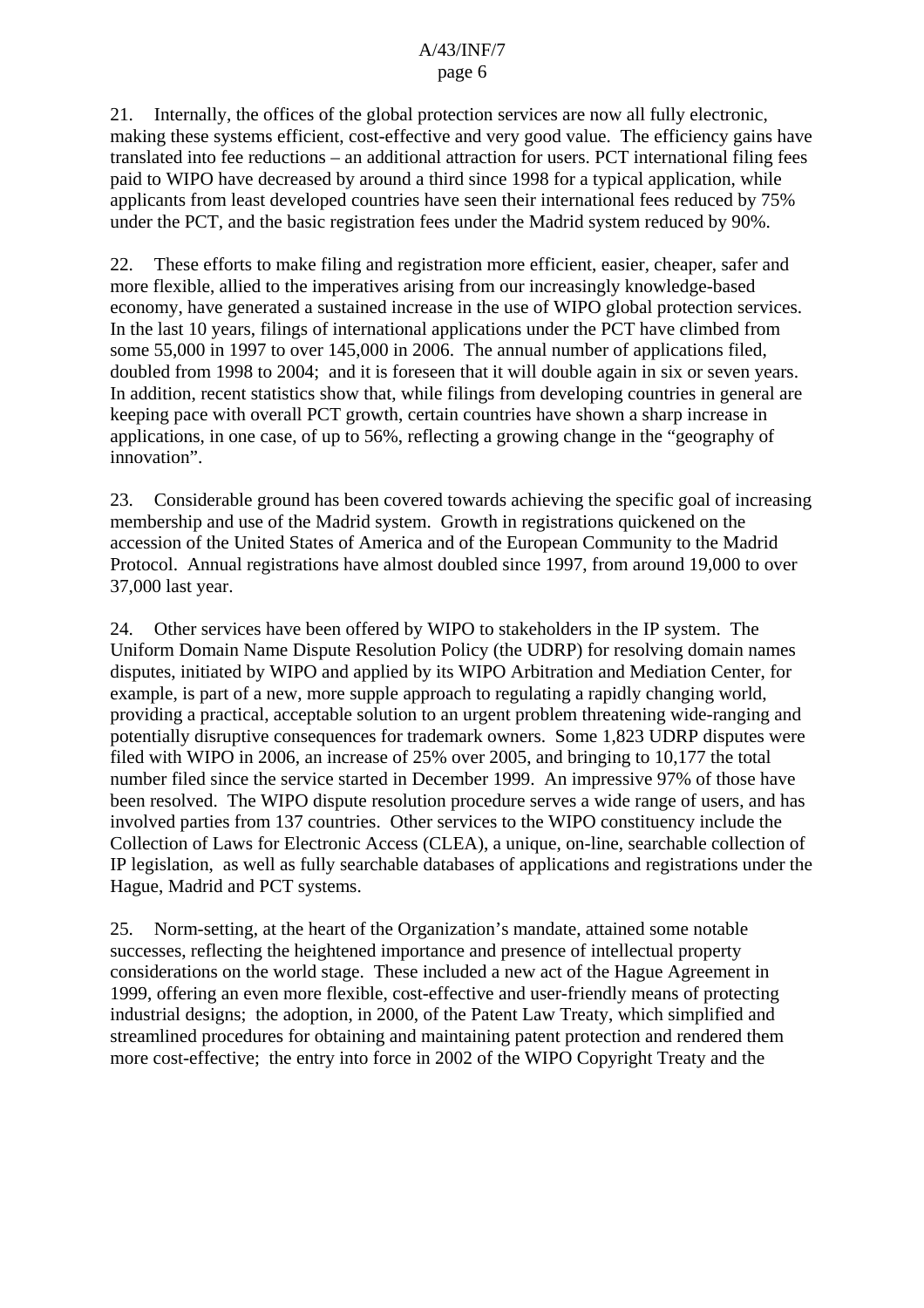WIPO Performances and Phonograms Treaty, setting out a legal framework to safeguard the interests of creators in cyberspace and facilitating the creation, distribution and control of works within the digital environment; and the adoption in 2006 of the Singapore Treaty on the Law of Trademarks, dealing mainly with procedural aspects of trademark registration and licensing and creating a level playing field for all economic operators in this sector. Overall, the Organization's treaty structure expanded in a process of gradual adaptation to the new technical realities of the times.

26. That adaptation involved enhanced solidarity among states in adjusting to the increasing presence of intellectual property issues on the world stage and to the importance being attached to intellectual property as the currency of the future. This was manifested by a willingness to join with others in attaining common goals, resulting in a significant increase in the membership of WIPO treaties. Since the end of 1997, 18 new members acceded to the WIPO Convention; 28 to the Paris Convention; 36 to the Berne Convention; 43 to the PCT; and 52 to the Madrid Protocol. The strengthened commitment to international norms is central to WIPO's work. Such accessions are the mortar which strengthens and stabilizes the international intellectual property system and allows it to grow, giving stakeholders a predictable framework within which to function.

27. As far as the commitments regarding the Secretariat itself are concerned, the areas of human resources, medical care, career development, internal justice and staff welfare were targeted, with new or restructured departments or units being put in place to oversee these key functions. Progress towards a consolidated headquarters' building, which began in 1998, with the purchase both of land for an additional new building and of the former premises of the World Meteorological Organization, continues and will result in improved efficiency in the Organization's operations and provide space for rational growth. As for the Secretariat's geographical spread, 96 countries are now represented among today's 868 staff members.

28. But what of the future? While seeking to consolidate the achievements of the last 10 years, as well as extend and strengthen the Organization's position as the pivot of the international IP system, several issues of particular import claim attention.

29. In the coming biennium, for example, there is a need to enhance the relevance and effectiveness of development-related activities; intensify efforts to forge consensus, and make further progress, in the area of norm-setting; enhance the efficiency and accessibility of the global protection services; and further strengthen the administrative systems of the Organization.

30. In addressing the effective implementation of the agreed proposals emanating from the discussions on the WIPO Development Agenda, the Organization can build on a number of initiatives it has taken in recent years. These include the strengthening of activities to promote the strategic use of IP for development, assisting developing countries and least developed countries in meeting their obligations under the WTO's Agreement on Trade-Related Aspects of Intellectual Property Rights and in using the flexibilities available under that Agreement, and expanding opportunities for countries to derive economic gain from their IP assets.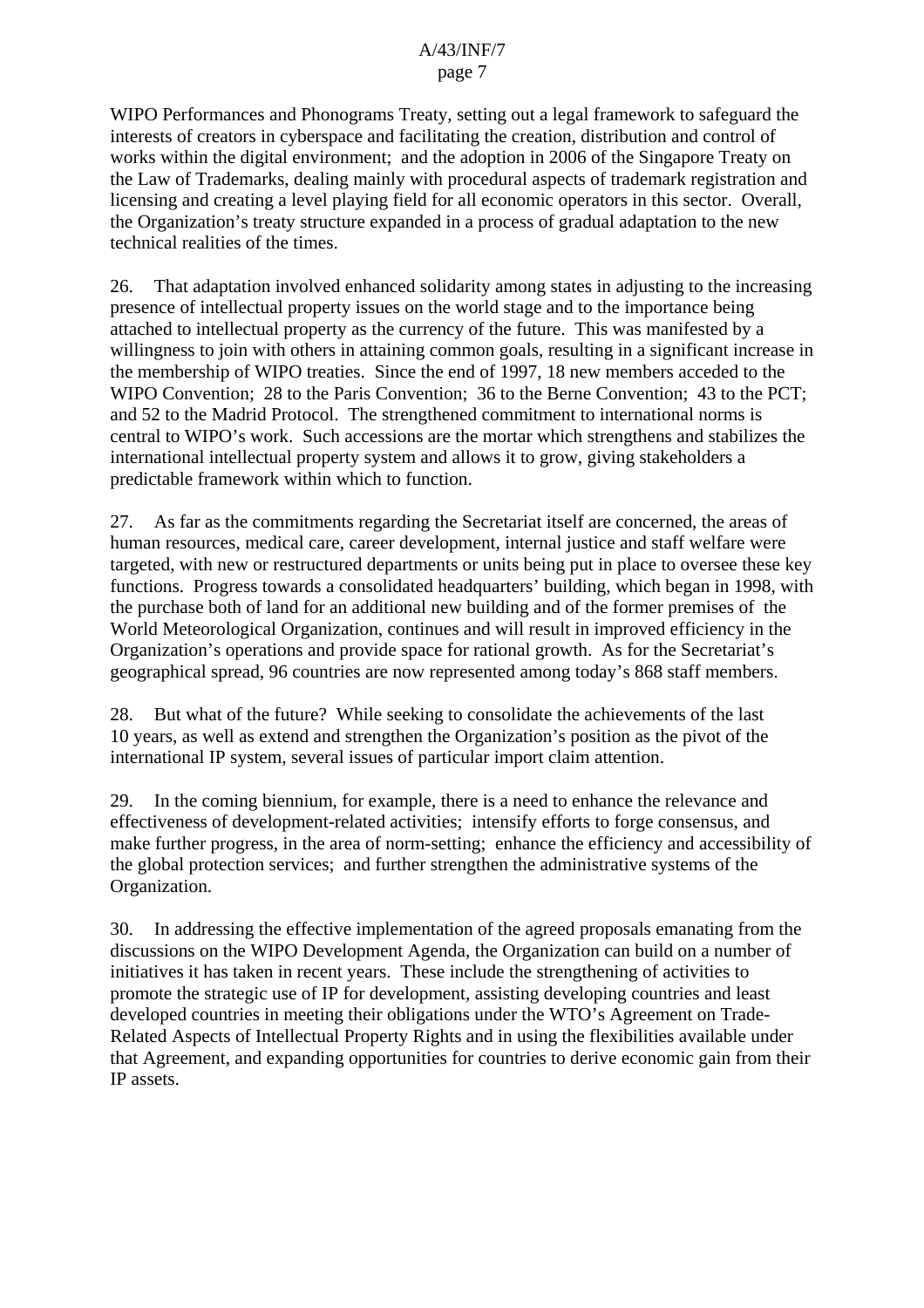31. The Organization will continue to be guided by member States while conceiving and planning innovative projects and activities to enhance the capacity of different sectors to make effective use of the IP system. It will seek to diversify its practical tools and projects, to target specific groups around the world with specific needs and interests. Economic analysis of different policy options in the field of intellectual property will continue to be central to a better understanding of the interaction between intellectual property and development and to guide policy-makers in this field. In addition, a range of public policy issues of particular concern to policy-makers will be studied in depth to find appropriate ways of using the IP system to support other policy goals, taking into account international commitments and flexibilities in the field of intellectual property.

32. The strengthening of national IP infrastructure will be a continued priority for the Organization. NFAPs can provide the conceptual underpinning for an approach that emphasizes the building of national IP capacities in well-defined areas, in a specified timeframe. The aim should be to ensure that there is tangible progress in addressing a country's critical IP infrastructure issues in a finite time period. This would entail the delivery of customized assistance programs, which have robust, built-in performance indicators against which progress can be rigorously assessed.

33. A key area for development cooperation is the building, and strengthening, of national and regional capabilities for IP teaching and training. A knowledgeable, and active, community of IP professionals and practitioners is a pre-requisite for a country's ability to utilize the IP system in an optimal manner. A greater emphasis on upgrading IP teaching and training institutions is, therefore, essential. This may be achieved through direct cooperation programs of the WWA, and through an intensification of efforts to link developed and developing country IP training and teaching institutions in cooperative relationships.

34. There is also a need to deepen mutual understanding among WIPO member States and other constituents. Only when the various IP interlocutors understand the pressures and constraints under which each of them labor, can a fully effective and fruitful discussion be hoped for. In the international arena, with its great diversity of participating voices, the channels of communication must remain open at all times, if true progress towards a more equitable and harmonious future is to be aspired to.

35. The Organization is currently discussing several issues that all member States consider important but to which they would not necessarily assign the same priority. It is important that these issues be discussed in a climate of creative compromise, where rather than holding each other hostage to fixed imperatives, states are able to instill sufficient flexibility into their dialogue to allow them to successfully maneuver round the awkward corners that have to be navigated in almost every international debate. Such a process is at work in the discussions on the WIPO Development Agenda – and that same spirit would, ideally, extend to all aspects of WIPO's work.